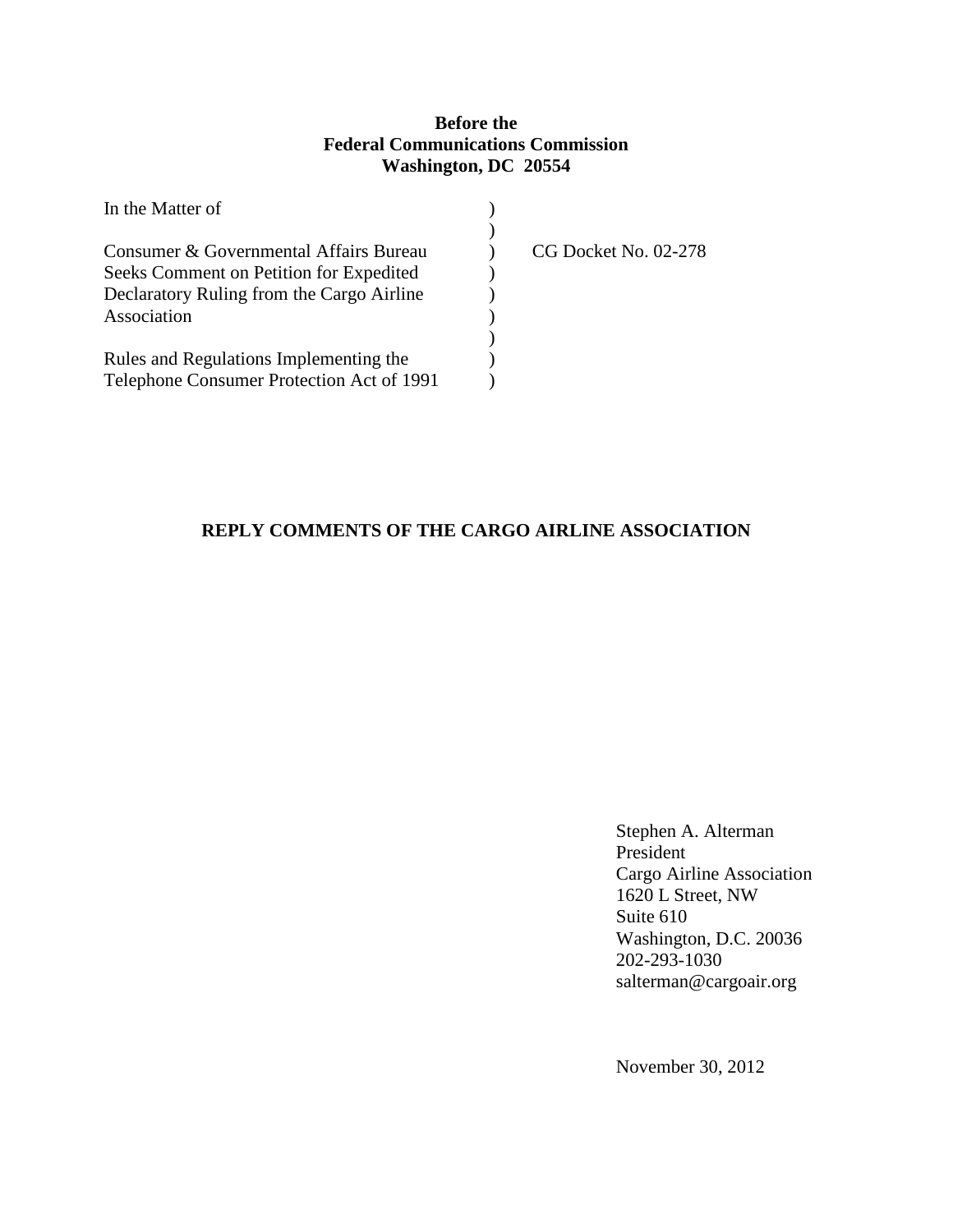# **TABLE OF CONTENTS**

| $\mathbf{I}$ . | TIME-SENSITIVE PACKAGE DELIVERY NOTIFICATIONS PROVIDE A                                                                                                              |  |
|----------------|----------------------------------------------------------------------------------------------------------------------------------------------------------------------|--|
| $\mathbf{H}$ . | MANY COMMENTERS AGREE: THE COMMISSION SHOULD CONFIRM<br>THAT "PRIOR EXPRESS CONSENT" FOR NON-TELEMARKETING<br>PACKAGE DELIVERY NOTIFICATIONS CAN BE PROVIDED THROUGH |  |
| III.           | THE TCPA PLAINTIFFS' ARGUMENTS ARE MISPLACED AND<br>ACTUALLY REINFORCE THE NEED FOR THE COMMISSION TO GRANT                                                          |  |
|                |                                                                                                                                                                      |  |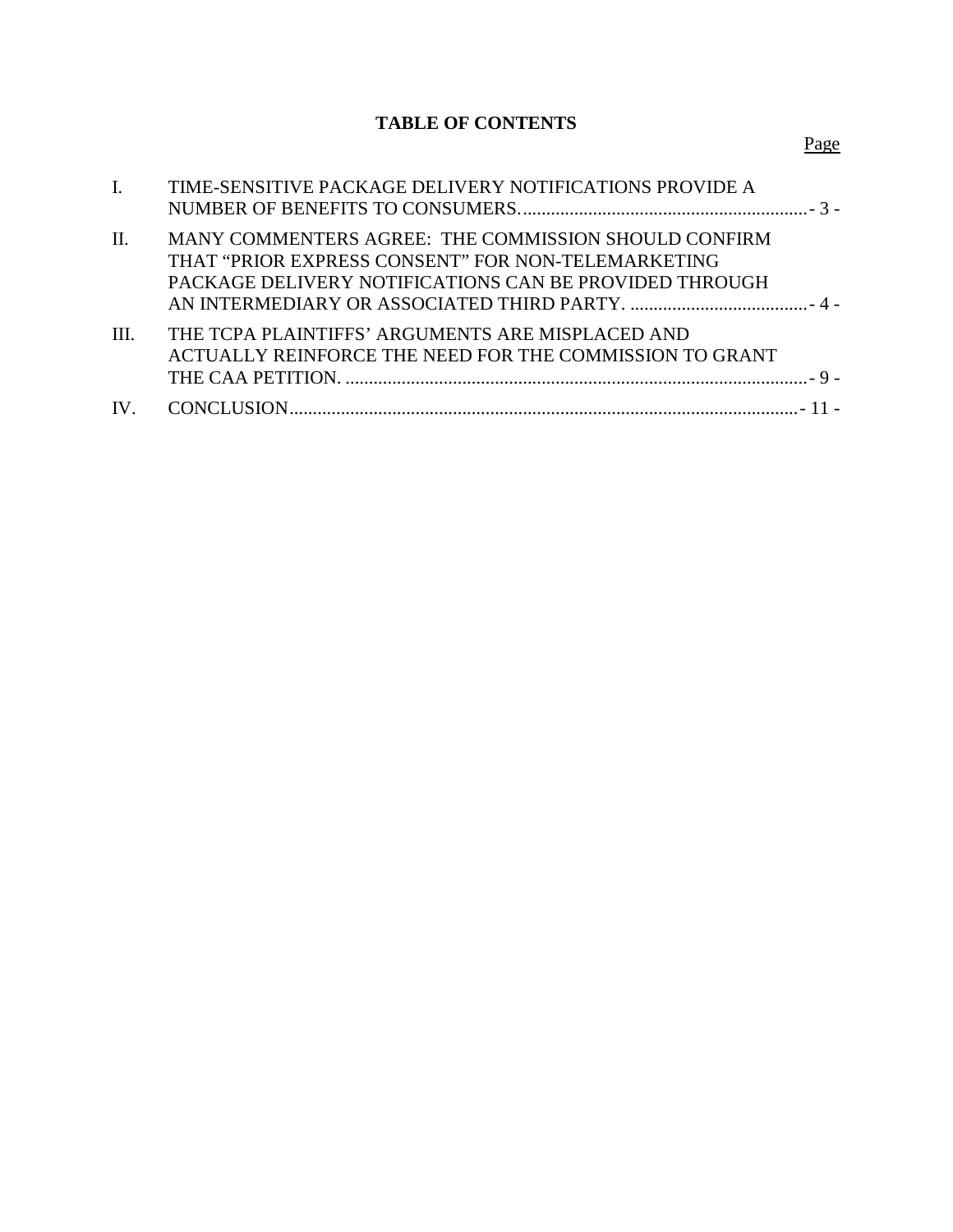#### **Before the Federal Communications Commission Washington, DC 20554**

| In the Matter of                          |                      |
|-------------------------------------------|----------------------|
|                                           |                      |
| Consumer & Governmental Affairs Bureau    | CG Docket No. 02-278 |
| Seeks Comment on Petition for Expedited   |                      |
| Declaratory Ruling from the Cargo Airline |                      |
| Association                               |                      |
|                                           |                      |
| Rules and Regulations Implementing the    |                      |
| Telephone Consumer Protection Act of 1991 |                      |

### **REPLY COMMENTS OF THE CARGO AIRLINE ASSOCIATION**

The Cargo Airline Association  $("CAA")^1$  respectfully submits these reply comments in response to the October 16, 2012 Public Notice released by the Consumer and Governmental Affairs Bureau ("Bureau") in the above-captioned proceeding,  $2$  in which the Bureau seeks comment on a narrow Petition for Expedited Declaratory Ruling ("Petition") filed by CAA<sup>3</sup> regarding the Telephone Consumer Protection Act ("TCPA")<sup>4</sup> and the Commission's TCPA rules.<sup>5</sup> In the Petition, CAA asked the Federal Communications Commission ("Commission") to confirm that the provision of a package recipient's wireless telephone number by a package sender constitutes "prior express consent" for delivery companies to send autodialed and

 $1$  CAA is the nationwide trade organization representing the interests of the United States allcargo air transportation industry. CAA members include ABX Air, Atlas Air, Capital Cargo, DHL, FedEx Express, Kalitta Air and UPS Airlines.

<sup>2</sup>  *Consumer and Governmental Affairs Bureau Seeks Comment on Petition for Expedited Declaratory Ruling from the Cargo Airline Association*, CG Docket No. 02-278, Public Notice, DA 12-1652 (rel. Oct. 16, 2012).

<sup>&</sup>lt;sup>3</sup> See Cargo Airline Association, Petition for Expedited Declaratory Ruling, CG Docket No. 02-278 (filed Aug. 17, 2012) ("Petition").

 $4$  47 U.S.C. § 227.

<sup>5</sup> 47 C.F.R. § 64.1200 *et seq*.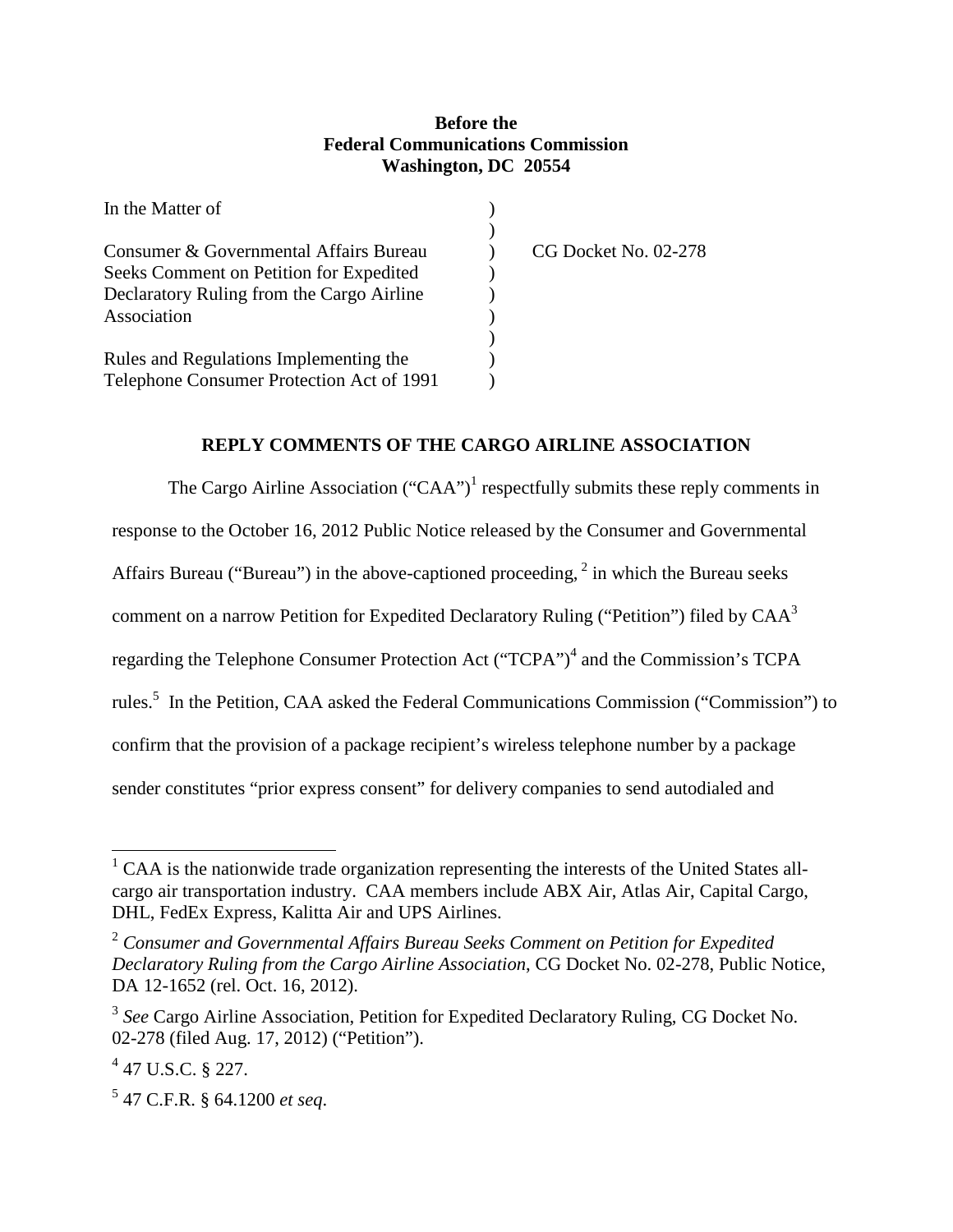prerecorded, non-telemarketing customer service notifications related to that package.<sup>6</sup> CAA also asked the Commission, in the alternative, to declare that package delivery notifications are exempt from the TCPA's restriction on autodialed and prerecorded calls and messages to wireless telephone numbers.

 Many commenters in a variety of industry sectors agree that the Commission should grant the Petition. As discussed below, time-sensitive, non-telemarketing package delivery notifications provide a number of significant benefits to consumers, such as maximizing convenience for package recipients and reducing the potential for missed deliveries. They also advance the goals of the TCPA, including by enhancing consumer privacy, without imposing any new costs on package recipients. Therefore, the Commission should confirm that "prior express consent" for non-telemarketing package delivery notifications can be provided through an intermediary or associated third party, and that delivery companies can rely on representations from package senders to demonstrate "prior express consent." It should also reject alternate proposals from a few individuals who have filed TCPA class action law suits (hereinafter the "TCPA plaintiffs") because the proposals fail to address the problem of countless missed package deliveries, encourage further TCPA litigation, and ultimately reinforce the need for the Commission to grant the Petition.

<sup>&</sup>lt;sup>6</sup> The TCPA requires parties to obtain "prior express consent" from the called party to place nonemergency calls using automatic telephone dialing systems ("autodialers") or artificial or prerecorded voice messages to, *inter alia*, wireless telephone numbers. 47 U.S.C. § 227(b)(1)(A); *see also* 47 C.F.R. § 64.1200(a)(1). The Commission has held that short message service ("SMS") text messages are "calls" under the TCPA. *See Rules and Regulations Implementing the Telephone Consumer Protection Act of 1991*, Report and Order, 18 FCC Rcd 14014 ¶ 165 (2003).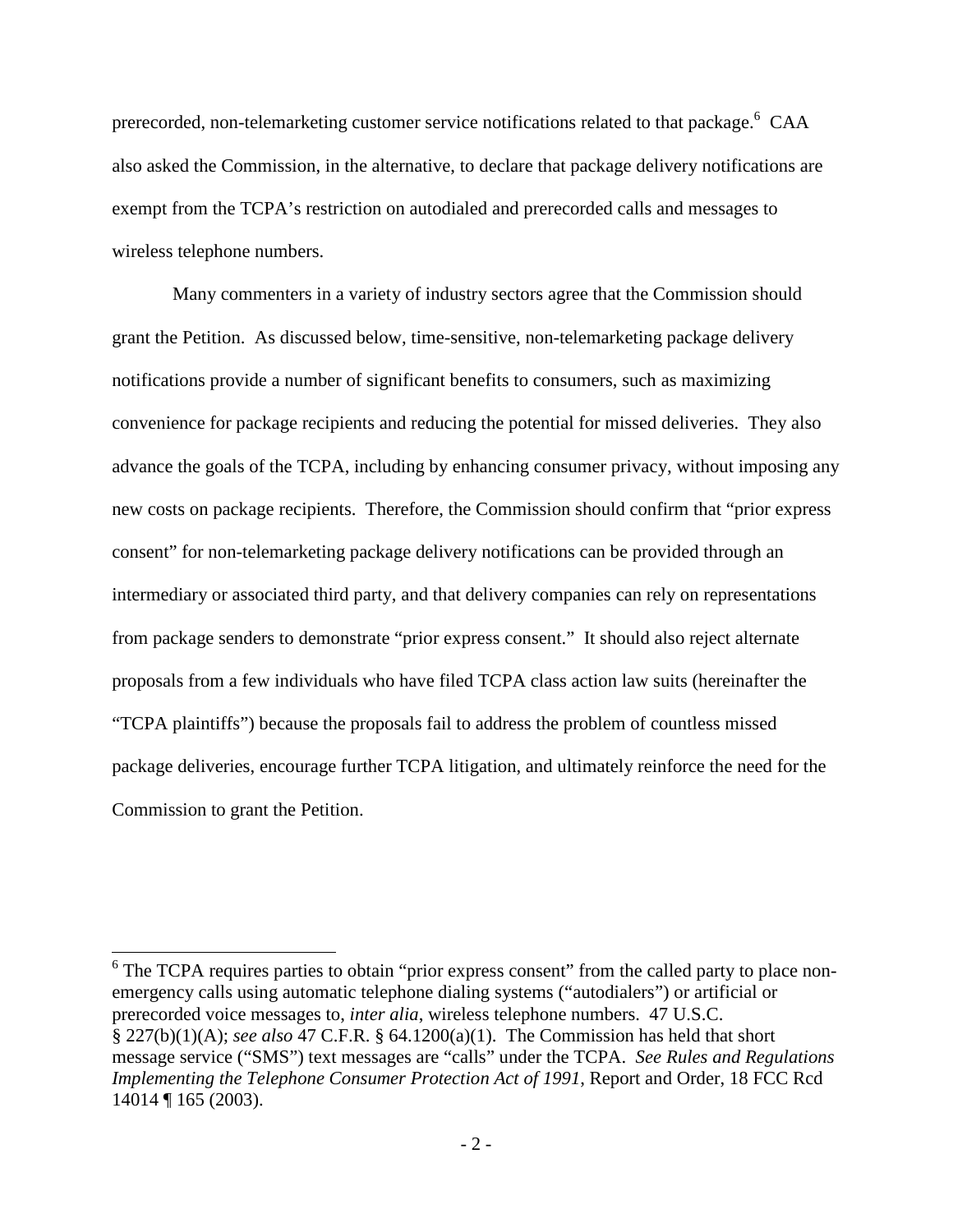**I. TIME-SENSITIVE PACKAGE DELIVERY NOTIFICATIONS PROVIDE A NUMBER OF BENEFITS TO CONSUMERS.** 

CAA's narrow request is limited to confirming CAA members' ability to send consumerfriendly, non-telemarketing package delivery notifications. As CAA explained in the Petition, its members need to notify package recipients of the shipment, arrival, or scheduled delivery date of a package; failed attempts to deliver specific packages; or that a package is available for pickup at a specific carrier location.<sup>7</sup> The notifications are sent only when a package is being delivered, and only to the intended package recipient.<sup>8</sup> They do not involve any telemarketing, solicitation, or advertising. In addition, CAA members' prerecorded message notifications are typically less than a minute long. Moreover, CAA members typically enable package recipients that do not want to receive delivery notifications to opt out of receiving further calls and messages,<sup>9</sup> and CAA would not object if the Commission required CAA members to include an opt-out mechanism as a condition of granting the Petition.

Package delivery notifications maximize convenience for package recipients, facilitate the timely delivery of packages and reduce delivery delays, and allow CAA members to provide delivery services in an efficient, cost-effective manner. They can also significantly reduce the potential for package theft from front porches, building lobbies, and other locations, which remains a nationwide problem<sup>10</sup> that is expected to grow as consumers shift more of their

<sup>&</sup>lt;sup>7</sup> Petition at 2.

<sup>&</sup>lt;sup>8</sup> Although CAA members often provide package delivery notifications to wireline telephone numbers, they currently provide only a limited number of such notifications to wireless telephone numbers. For example, some consumers have provided their wireless telephone number to a CAA member as part of an account with that member. *Id.* at 3.

 $9<sup>9</sup>$  If the package recipient prefers, he or she can also register to receive text or email notifications instead of prerecorded voice calls.

<sup>10</sup> *Id*. at 2-3; *see also, e.g.*, *Prince George's County Neighborhood Fights Holiday Package Thefts*, NBC4 Washington (Nov. 20, 2012, 9:25 p.m.), *available at*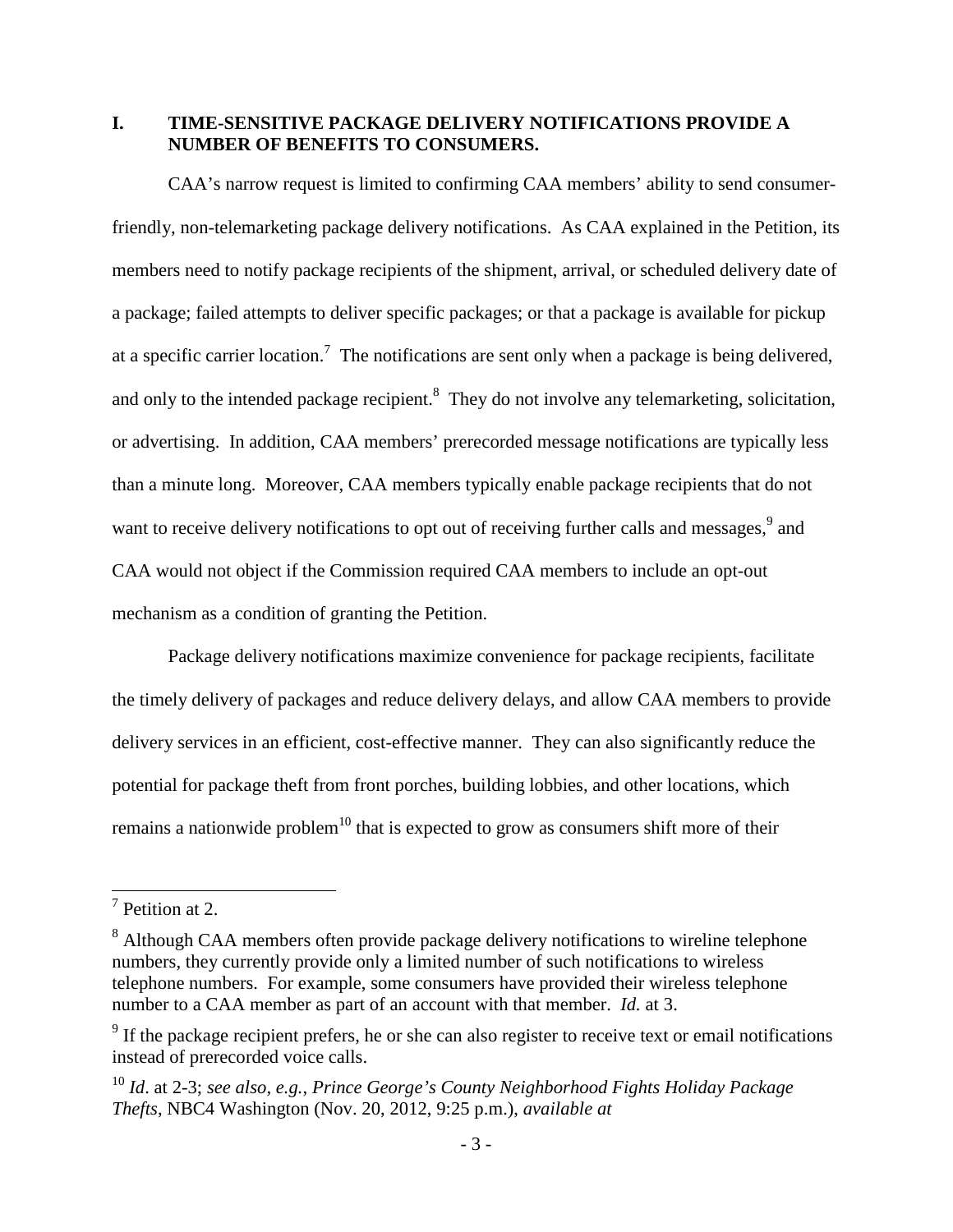spending online.<sup>11</sup> For example, delivery notifications allow package recipients to arrange for someone to be home and receive the package or make other arrangements with the package delivery company. They also help consumers avoid having to travel to a distribution center to pick up a package (or risk missing the package entirely).

## **II. MANY COMMENTERS AGREE: THE COMMISSION SHOULD CONFIRM THAT "PRIOR EXPRESS CONSENT" FOR NON-TELEMARKETING PACKAGE DELIVERY NOTIFICATIONS CAN BE PROVIDED THROUGH AN INTERMEDIARY OR ASSOCIATED THIRD PARTY.**

Commenters from a number of diverse industry sectors support the Petition and a clarification that "prior express consent" under the TCPA for non-telemarketing package delivery notifications can be provided by an intermediary or an associated third party. For example, the U.S. Chamber of Commerce explains that "prior express consent" through intermediaries is important for delivery notification services, $12$  while the American Bankers Association and Consumer Bankers Association also noted that package delivery notifications warrant consent through intermediaries.<sup>13</sup> The delivery notifications, as GroupMe explains, are "messages that the TCPA and the Commission's rules were never intended to prohibit."<sup>14</sup> Other commenters also recognize that delivery notifications "provide essential information to consumers[] and are not telemarketing messages within the purview of the TCPA."<sup>15</sup> Indeed, the

http://www.nbcwashington.com/news/local/Prince-Georges-County-Neighborhood-Fights-Holiday-Package-Thefts-180271081.html.

<sup>11</sup> *See, e.g.*, Daniel Bukszpan, *Avoiding Holiday Package Theft*, CNBC (Nov. 16, 2012, 4:51 p.m.), *available at* http://www.cnbc.com/id/49859299.

<sup>&</sup>lt;sup>12</sup> Comments of U.S. Chamber of Commerce, CG Docket No. 02-278 at 13 (Aug. 30, 2012) ("Chamber Comments").

<sup>&</sup>lt;sup>13</sup> Reply Comments of American Bankers Association and Consumer Bankers Association, CG Docket No. 02-278 at 2 (Sept. 10, 2012).

<sup>&</sup>lt;sup>14</sup> Comments of GroupMe, Inc., CG Docket No. 02-278 at 4 (Nov. 15, 2012).

<sup>&</sup>lt;sup>15</sup> Comments of Global Tel\*Link Corporation, CG Docket No. 02-278 at 3 (Nov. 15, 2012).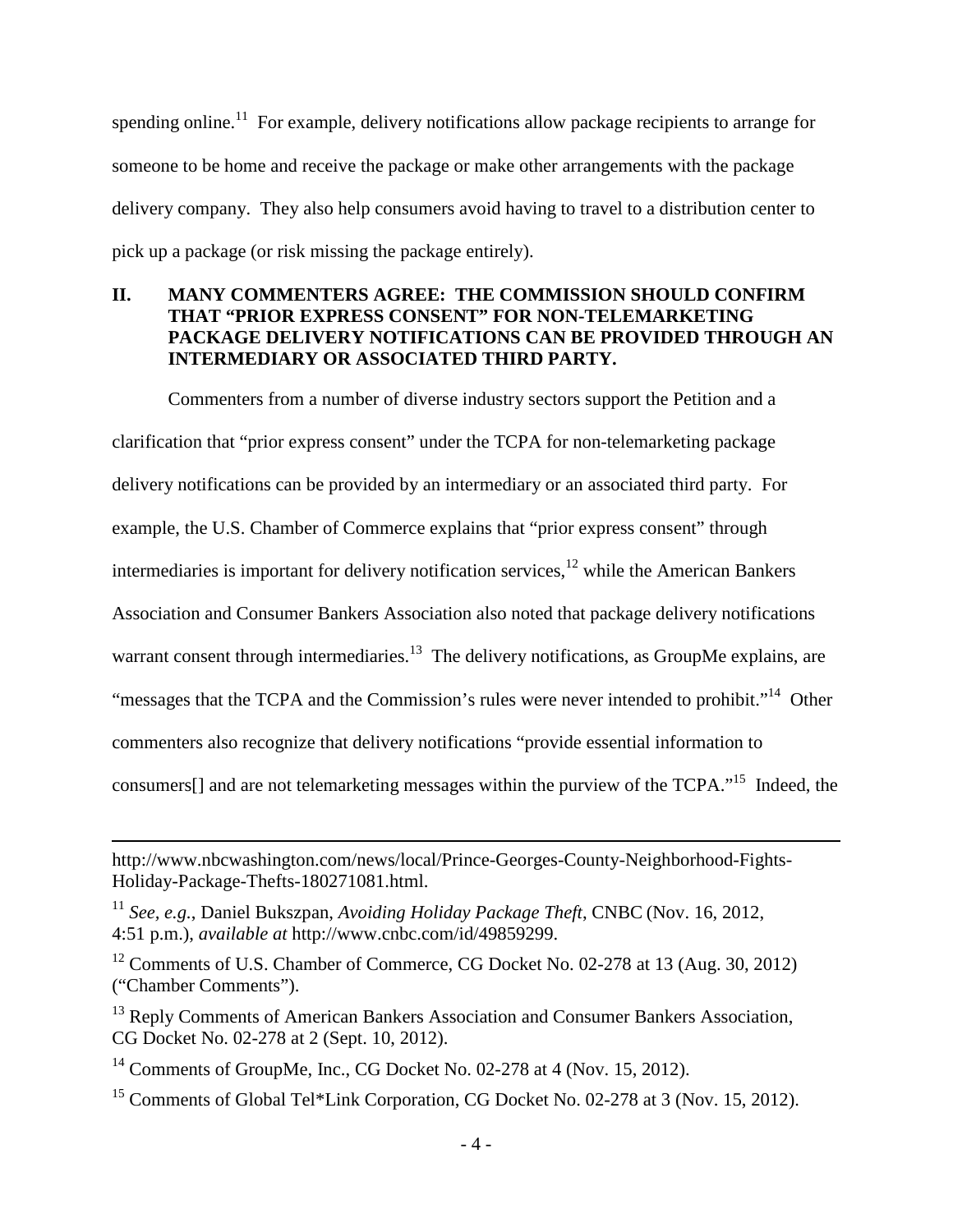record is replete with additional commenters who support the limited ability of parties to obtain "prior express consent" through intermediaries or associated third parties.<sup>16</sup> Consistent with these comments, the Commission should confirm that delivery companies can rely on representations from package senders to establish "prior express consent" under the TCPA. Specifically, the provision of a package recipient's wireless telephone number by a package sender should establish "prior express consent" for shipping companies to send delivery notifications related to that package.

As CAA explained, granting the Petition would be consistent with the TCPA and Commission precedent because package delivery companies have "prior express consent" from "the called party" when sending delivery notifications.<sup>17</sup> A package sender initiates a shipment and provides all of the necessary information – including the recipient's address and contact information – to the delivery company. By providing the sender with a contact telephone number, the recipient has authorized calls to that number regarding the delivery, whether by the delivery company or by any other member of the supply chain that facilitates delivery. Because there is no public directory of wireless telephone numbers, the package sender must have obtained the telephone number from the recipient, $18$  and the Commission has already confirmed that the provision of a wireless telephone number by the recipient is sufficient to establish "prior

<sup>16</sup> *See, e.g.*, Comments of Twilio Inc., CG Docket No. 02-278 at 15-17 (Aug. 30, 2012); Reply Comments of Nicor Energy Services Company, CG Docket No. 02-278 at 7 (Sept. 10, 2012).

<sup>17</sup> *See* 47 U.S.C. § 227(b)(1)(A); Petition at 4-6.

<sup>18</sup> *See* Comments of AT&T Corporation, CG Docket 02-278 at 5 (Nov. 21, 2012) (explaining that an individual who has another person's number has consent to call because there is no public directory of wireless telephone numbers).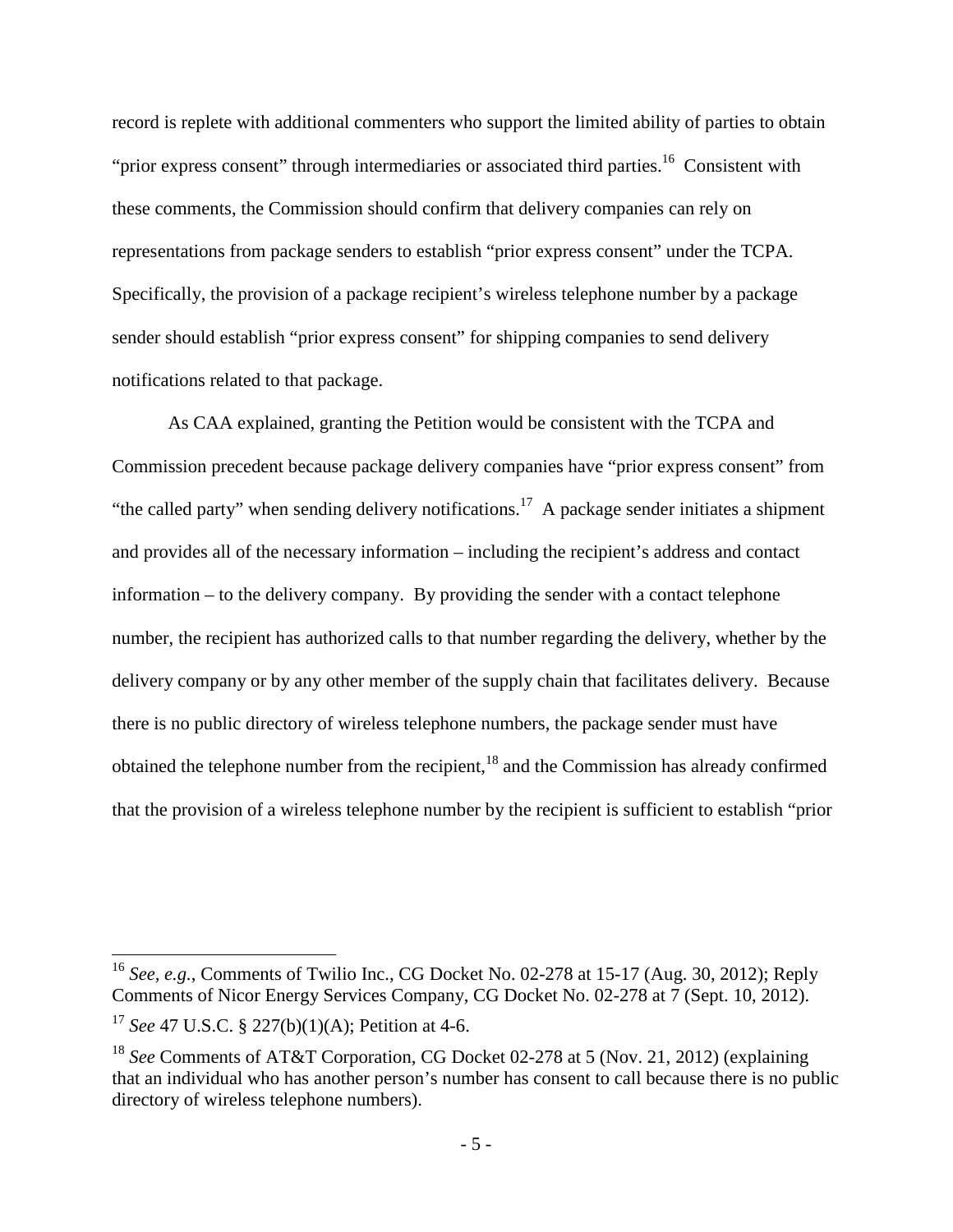express consent."<sup>19</sup> The Commission has also recognized that a party that obtains consent or other authority to make an automated call can transfer that consent to an associated party.<sup>20</sup>

Granting the Petition would also be consistent with the legislative history of the TCPA. The statute was not intended to restrict pro-consumer, non-telemarketing delivery notifications. Congress was focused, rather, on curbing the flood of telemarketing calls enabled by automated technology. As the TCPA legislative history shows, "[t]he use of automated equipment to engage in telemarketing [wa]s generating an increasing number of consumer complaints."<sup>21</sup> Congress intended to "target . . . the source of the[se] . . . complaints – telemarketing calls placed to the home."<sup>22</sup> These telemarketing calls were "generic, one-way, commercial speech that w[ere] sent *en masse* to consumers by merchants that usually had no relationship with the recipient."<sup>23</sup> Such calls are very different from delivery notifications which are directed to individual package recipients. In addition, CAA member companies have not received any

<sup>19</sup> *See Rules and Regulations Implementing the Telephone Consumer Protection Act of 1991, Request of ACA International for Clarification and Declaratory Ruling*, Declaratory Ruling, 23 FCC Rcd 559 ¶ 9 (2008), *citing Rules and Regulations Implementing the Telephone Consumer Protection Act of 1991*, Report and Order, 7 FCC Rcd 8752 ¶ 31 (1992) ("[P]ersons who knowingly release their phone numbers have in effect given their invitation or permission to be called at the number which they have given, absent instructions to the contrary.").

<sup>20</sup> *See id.*; *see also Rules and Regulations Implementing the Telephone Consumer Protection Act of 1991*, *Request of State Farm Mutual Automobile Insurance Company for Clarification and Declaratory Ruling*, Declaratory Ruling, 20 FCC Rcd 13664 (2005). By providing the recipient's wireless number to a delivery company, the sender is merely transferring the recipient's consent to receive package updates; there is no "delegation" of responsibility between parties. *Contra* Comments of Joe Shields, CG Docket No. 02-278 at 2 (Sept. 15, 2012) ("Shields Comments").

<sup>21</sup> *See, e.g.*, Sen. Rep. No. 102-178, at 1 (1991), reprinted in 1991 U.S.C.C.A.N. 1968, 1969; 137 Cong. Rec. 35302 (1991) ("The compromise gives the public a fighting chance to start to curtail unwanted telemarketing practices.").

 $22$  137 Cong. Rec. 18123 (daily ed. July 11, 1991) (statement of Sen. Hollings).

 $^{23}$  GroupMe Comments at 6.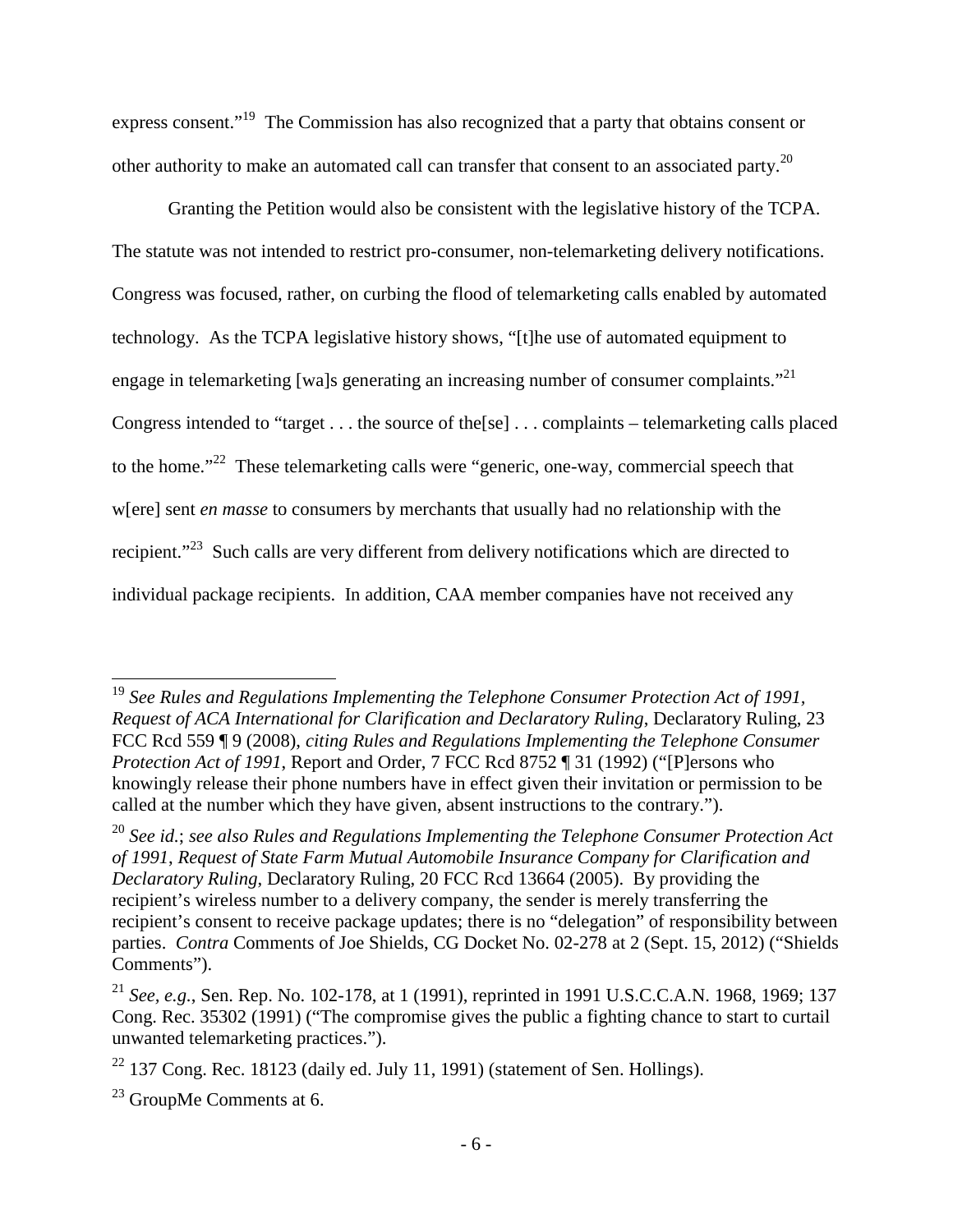complaints for delivery notifications calls.<sup>24</sup> Congress also did "not intend" for the TCPA to "be a barrier to the normal, expected or desired communications between businesses and their customers."<sup>25</sup> Indeed, Congress recognized that calls such as non-telemarketing delivery notifications are pro-consumer services and should not be prohibited by the Act.<sup>26</sup>

Package delivery notifications also advance the TCPA's consumer protection goals, including by enhancing consumer privacy. In addition to reducing package theft, delivery notifications make it easier for the intended package recipient to receive the package (instead of a family member, roommate, house guest, front desk clerk, or other party). Because the notifications are directly connected to packages already being delivered to a recipient's home or other designated address, there is no invasion of privacy related to the notification. Moreover, prerecorded message and text message delivery notifications are no more intrusive than live voice calls (which, as discussed below, are not restricted under the TCPA), and text messages even enable the recipient to "time-shift" when they read the message. Notifications are also especially helpful to consumers in the context of an unwanted package because they can aid the recipient in preventing the unwanted package from arriving at his or her home. Finally, delivery notifications do not trigger other concerns that Congress was attempting to address through the TCPA, such as dialing random or sequential telephone numbers and endangering public safety by tying up blocks of telephone lines. $27$ 

 $24$  As mentioned above, such calls are placed to wireline telephone numbers and to a limited number of wireless telephone numbers.

 $^{25}$  H.R. Rep. 102-317 (Nov. 15, 1991).

<sup>26</sup> *See* GroupMe Comments at 6 ("[T]he legislative record also demonstrates that non-commercial communications constituted information that recipients wanted to receive.").

<sup>27</sup> *See, e.g.*, S. Rep. No. 102-178, at 1-2 (1991), *reprinted in* 1991 U.S.C.C.A.N. 1968, 1969; H.R. Rep. No. 102-317, at 10 (1991); 137 Cong. Rec 35303 (1991); 137 Cong. Rec. 30821 (1991).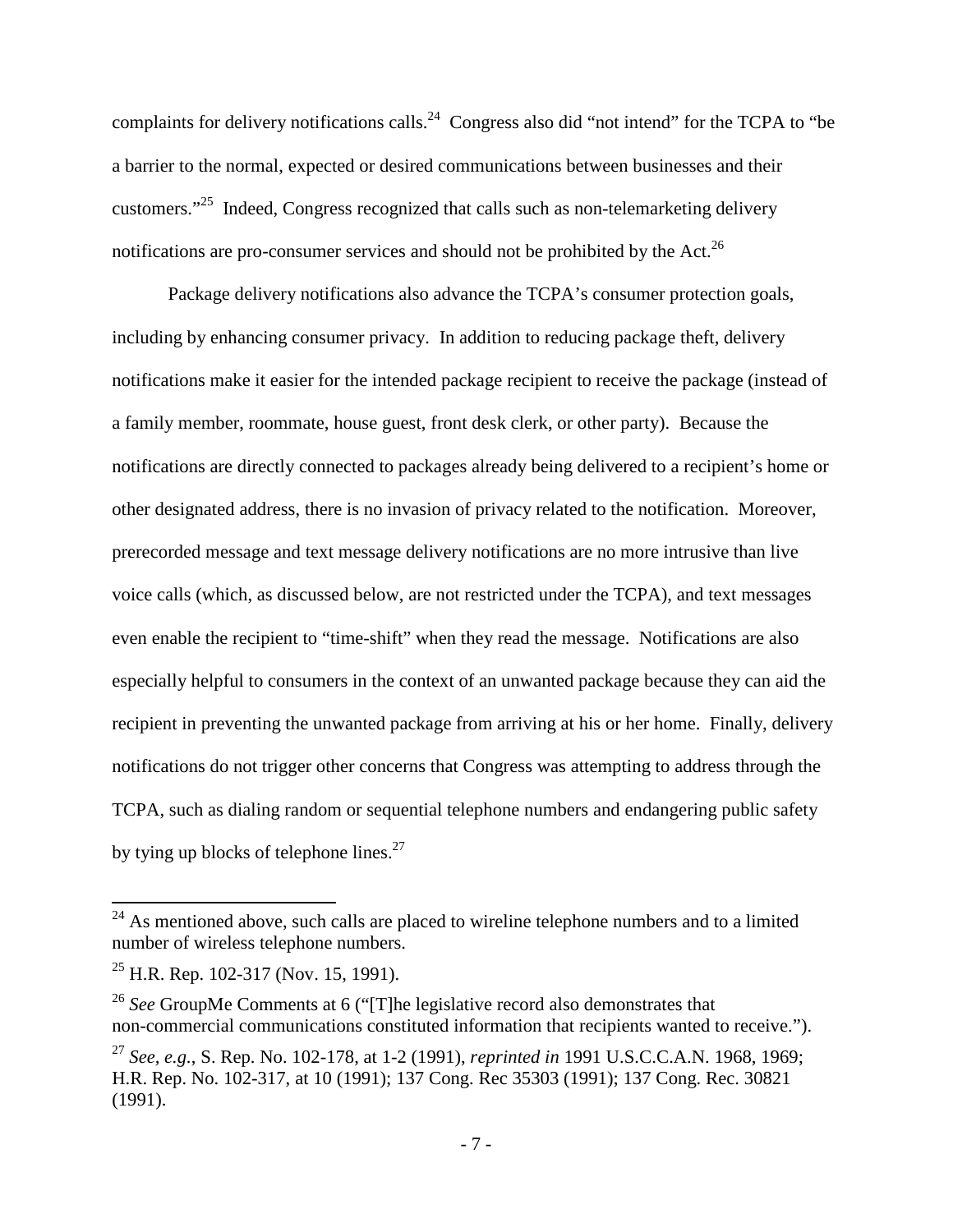In addition, package delivery notifications impose no new charges on package recipients or other consumers.<sup>28</sup> In fact, they could ultimately lower costs for consumers – and save them time. The TCPA allows delivery companies to provide non-telemarketing delivery notifications (*e.g.*, using a live representative), and placing the notification with an autodialed or prerecorded message imposes no additional charges on consumers. Furthermore, if the Commission grants the Petition and facilitates delivery notifications to wireless telephone numbers, consumers will no longer have to call or search a delivery company's website to obtain delivery or distribution center information, activities that not only take time but can also use up voice plan minutes or available data from a service plan with a mobile data limit. However, the volume of daily calls that would be required to provide time-sensitive package notifications using live representatives would make it too costly for CAA members to provide the service.

Granting the Petition also would not create any risk of new unwanted calls or abusive practices. CAA members have no incentive to place unnecessary calls and messages because they would incur significant expenses to provide such notifications, far greater on a pernotification basis than any per-text message or per-call amount paid by a consumer (especially considering that, as the Commission has recognized, many consumers now have unlimited calling or texting plans<sup>29</sup>). As GroupMe recognizes, the notifications "do not serve the pecuniary interest of the party sending" them, so "there is no incentive for the sender to harass the

<sup>&</sup>lt;sup>28</sup> The TCPA authorizes the Commission to exempt, from the restriction on autodialed and prerecorded calls and messages, such calls and messages to wireless telephone numbers "that are not charged to the called party, subject to such conditions as the Commission may prescribe as necessary in the interest of the privacy rights the provision is intended to protect." 47 U.S.C. § 227(b)(2)(C) (stating that the Commission may make such exemption "by rule or Order").

<sup>29</sup> *See Rules and Regulations Implementing the Telephone Consumer Protection Act of 1991*, CG Docket No. 02-278, Declaratory Ruling, FCC 12-143 ¶ (rel. Nov. 29, 2012).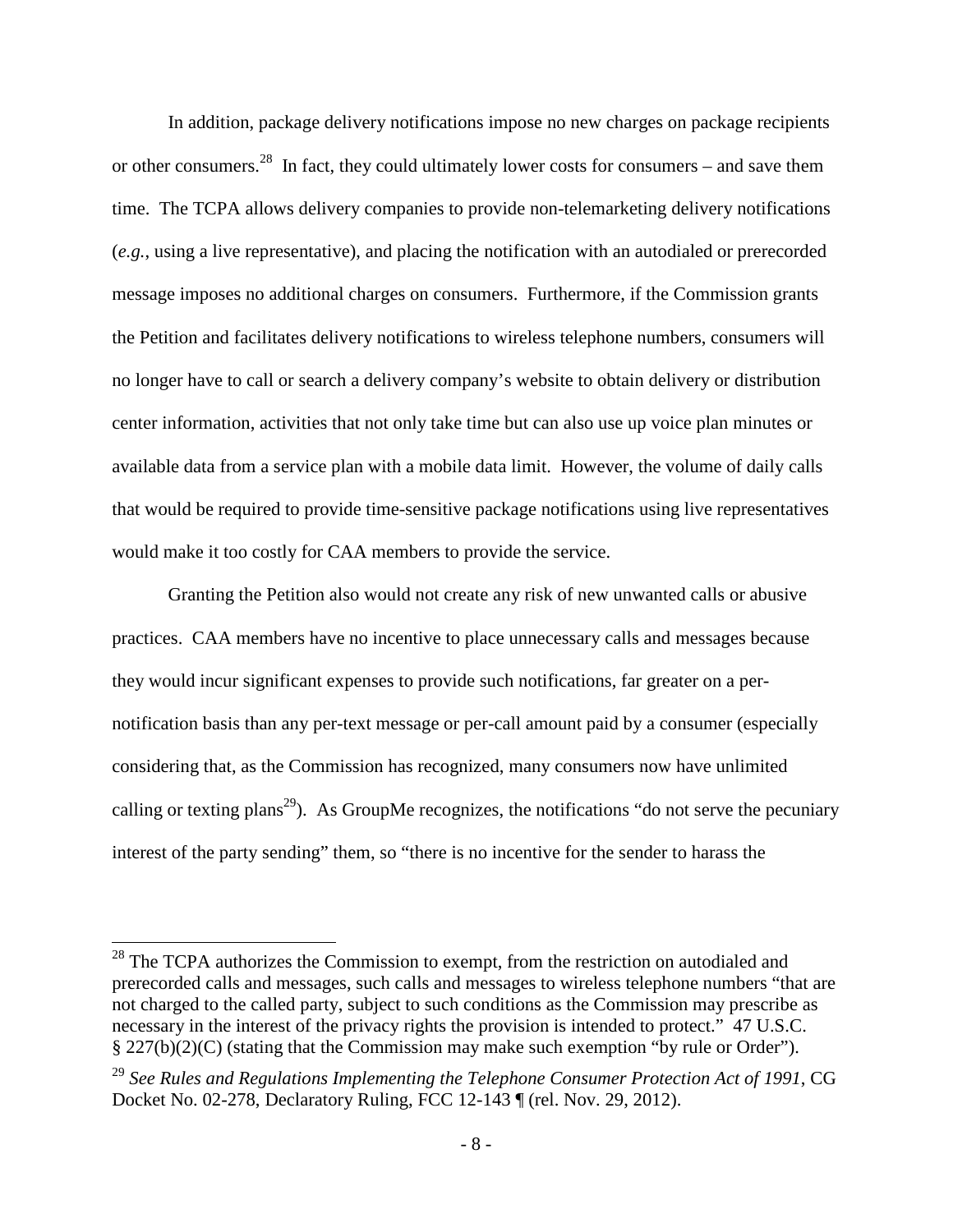recipient."<sup>30</sup> Delivery companies would also endeavor to avoid dialing the wrong telephone number because such calls would do nothing to assist with missed deliveries while still creating expenses for CAA members. And package senders should have no incentive to misrepresent the package recipient's consent.<sup>31</sup>

# **III. THE TCPA PLAINTIFFS' ARGUMENTS ARE MISPLACED AND ACTUALLY REINFORCE THE NEED FOR THE COMMISSION TO GRANT THE CAA PETITION.**

Although a few individual commenters (most of whom happen to be TCPA plaintiffs $^{32}$ ) oppose the Petition, their proposed alternative "solutions" are entirely unworkable and ultimately reinforce the need for the Commission to grant the Petition.

*An indemnification approach provides no protection against frivolous TCPA litigation.*

A few commenters naively suggest that CAA members should require package senders to

indemnify them in the event a package recipient sues a CAA member after receiving a delivery

notification (*e.g.*, if the package recipient claims not to have provided prior express consent to

the package sender).<sup>33</sup> Such an approach would effectively provide no relief at all in the package

delivery context. First, relying on indemnification provisions would be cost-prohibitive because

CAA members would have to enforce the provisions against package senders on an individual

<sup>30</sup> Reply Comments of GroupMe, CG Docket No. 02-278 at 19 (Sept. 10, 2012).

 $31$  Chamber Comments at 11-13 ("[T]here is little incentive for an individual to forge another's consent to receive these calls, because, as nontelemarketing informational calls, the opportunity for monetary gain is limited.").

<sup>32</sup> *See* Comments of Robert Biggerstaff, CG Docket No. 02-278 at 1 (Nov. 15, 2012) ("Biggerstaff Comments"); Comments of Gerald Roylance ("Roylance Comments"), CG Docket No. 02-278 (Nov. 15, 2012); Shields Comments. For an example of TCPA lawsuits filed by these commenters, *see, e.g.*, *Joe Shields v. Americor Lending Group, Inc. et al.*, NO. 01-06- 00475-CV (Tex. App.); *Gerald Roylance v. ADT Security Services, Inc. et al*., No. 5:08-cv-01101-JF (N.D. Ca.); *Robert Biggerstaff v. Low Country Drug Screening*, No. 99-SC-86-5519 (Magis. Ct. S.C.).

<sup>&</sup>lt;sup>33</sup> Biggerstaff Comments at 1; Roylance Comments at 2; Comments of Stewart Abramson, CG Docket No. 02-278 at 2 (Nov. 20, 2012).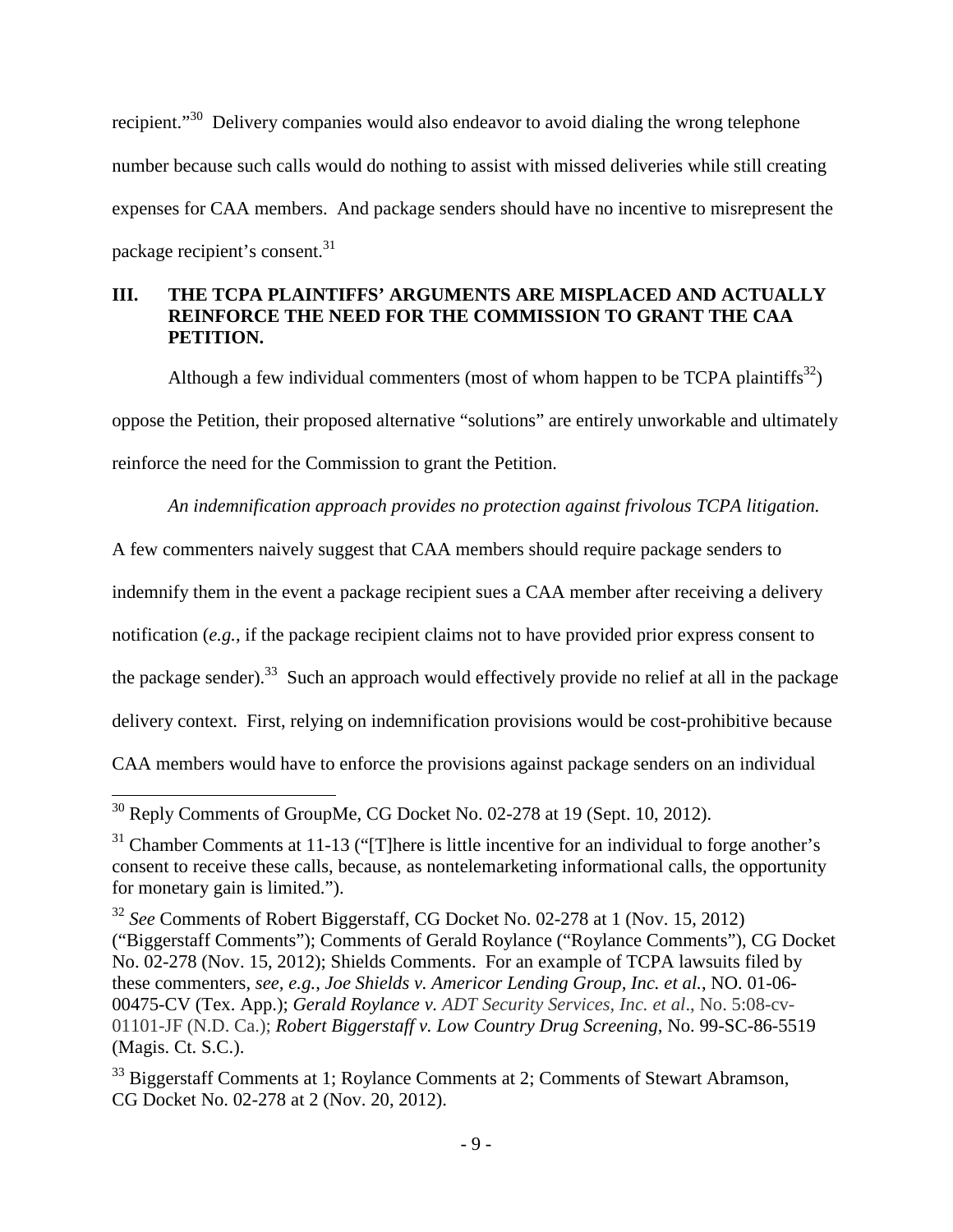basis (even though CAA members would be subject to TCPA class action litigation that allows package recipients to share litigation expenses). Second, as a practical matter, it would not be feasible to track down all such package senders, nor would such actions be consistent with good customer service policies. Moreover, adopting an approach that encourages litigation against consumers undermines the Commission's and the TCPA's consumer protection goals. Combined, these challenges would further deter CAA members from placing consumer-friendly, non-telemarketing delivery notifications and increase the potential for package theft. Fortunately, an indemnification approach is unnecessary – the Commission can instead grant the Petition and confirm that package senders have prior express consent from the called party and transfer that consent to delivery companies when they provide a package recipient's wireless telephone number.

*Relying on a direct opt-in approach also provides no solution for countless missed package deliveries*. As explained above, the Commission should confirm that package senders have prior express consent and can transfer that consent. A direct opt-in system, as proposed by several commenters,<sup>34</sup> would require *each* delivery company to collect and maintain opt-in information from essentially every individual that relies on a wireless telephone number, even though delivery companies typically do not communicate directly with package recipients until, at the earliest, a delivery is in progress. Given the lead time that would be needed to develop and implement such a system and obtain direct opt-in consent on an individualized package recipient basis, countless missed deliveries would continue to occur. Moreover, the direct opt-in approach would also cause significant confusion for consumers, who must keep track of the delivery

<sup>34</sup> Roylance Comments at 3; Shields Comments at 2.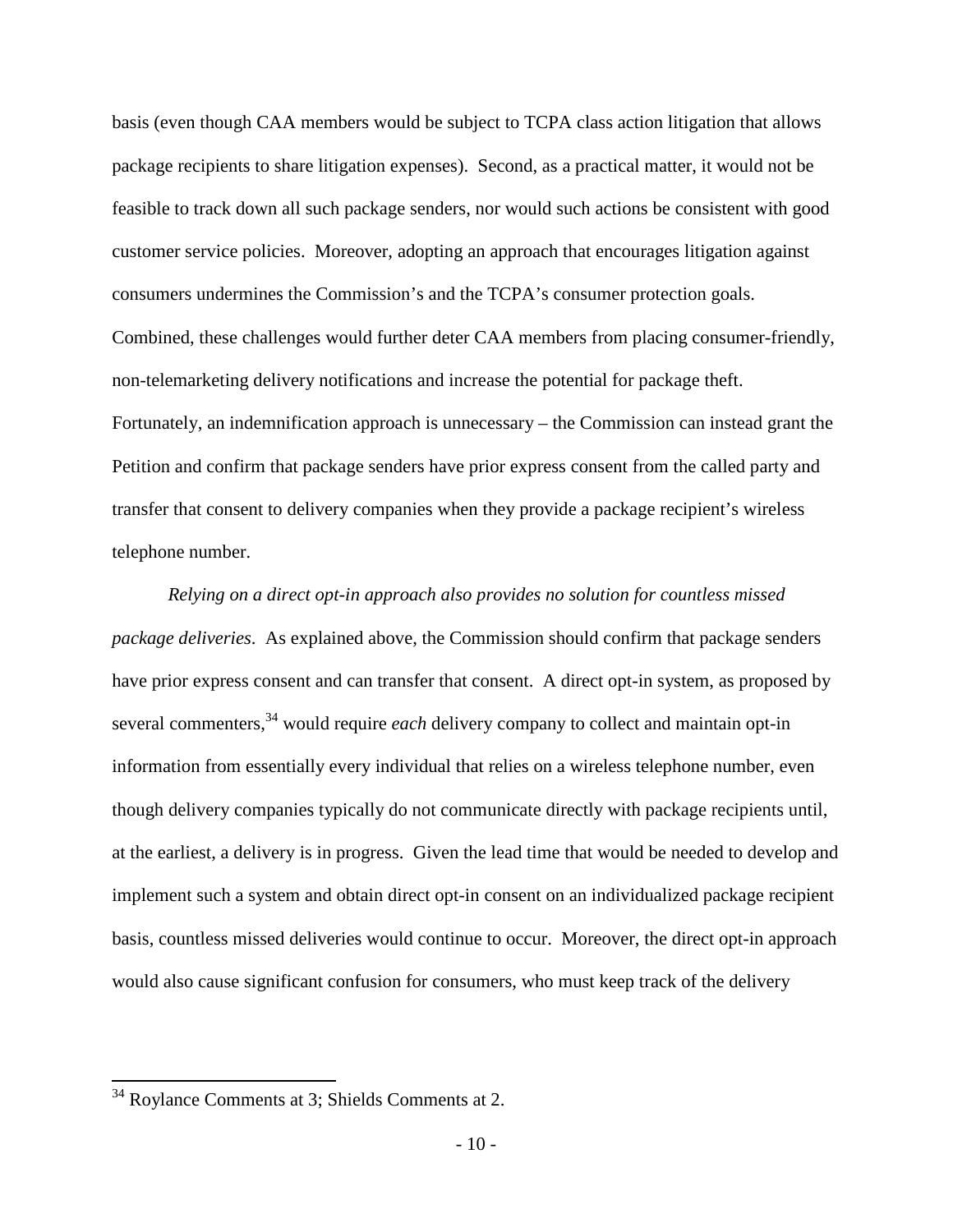companies to which they have provided a direct express opt-in and who risk not receiving a desired notification (and missing a package) from a particular delivery company.

Prerecorded call and text message delivery notifications are the only viable alternative for CAA members to contact package delivery recipients and help reduce the potential for package theft and failed delivery attempts. For example, sending an e-mail to the package recipient is not a sufficiently timely solution. Even though e-mails are delivered rapidly, some consumers do not check their e-mail for several days. CAA members already offer package senders the option of e-mailing tracking updates to recipients, but package senders do not necessarily have email addresses for the recipients. Leaving a paper notice at the address with directions to the package center is also undesirable, as it is often inconvenient for consumers to travel to the package distribution center to pick up a package. Moreover, as explained in the Petition, it would be impossible for delivery companies to provide millions of package notifications each day if they first had to obtain consent independently and directly from each package recipient. They have no alternative but to rely on the information provided by the package sender, and the volume of packages delivered each day requires the use of autodialed or prerecorded calls and messages.

#### **IV. CONCLUSION**

For the foregoing reasons, the Commission should grant the Petition and confirm that delivery companies can rely on representations from package senders that a package recipient consents to receiving autodialed and prerecorded customer service notifications regarding the shipment. Alternatively, the Commission should declare that package delivery notifications are